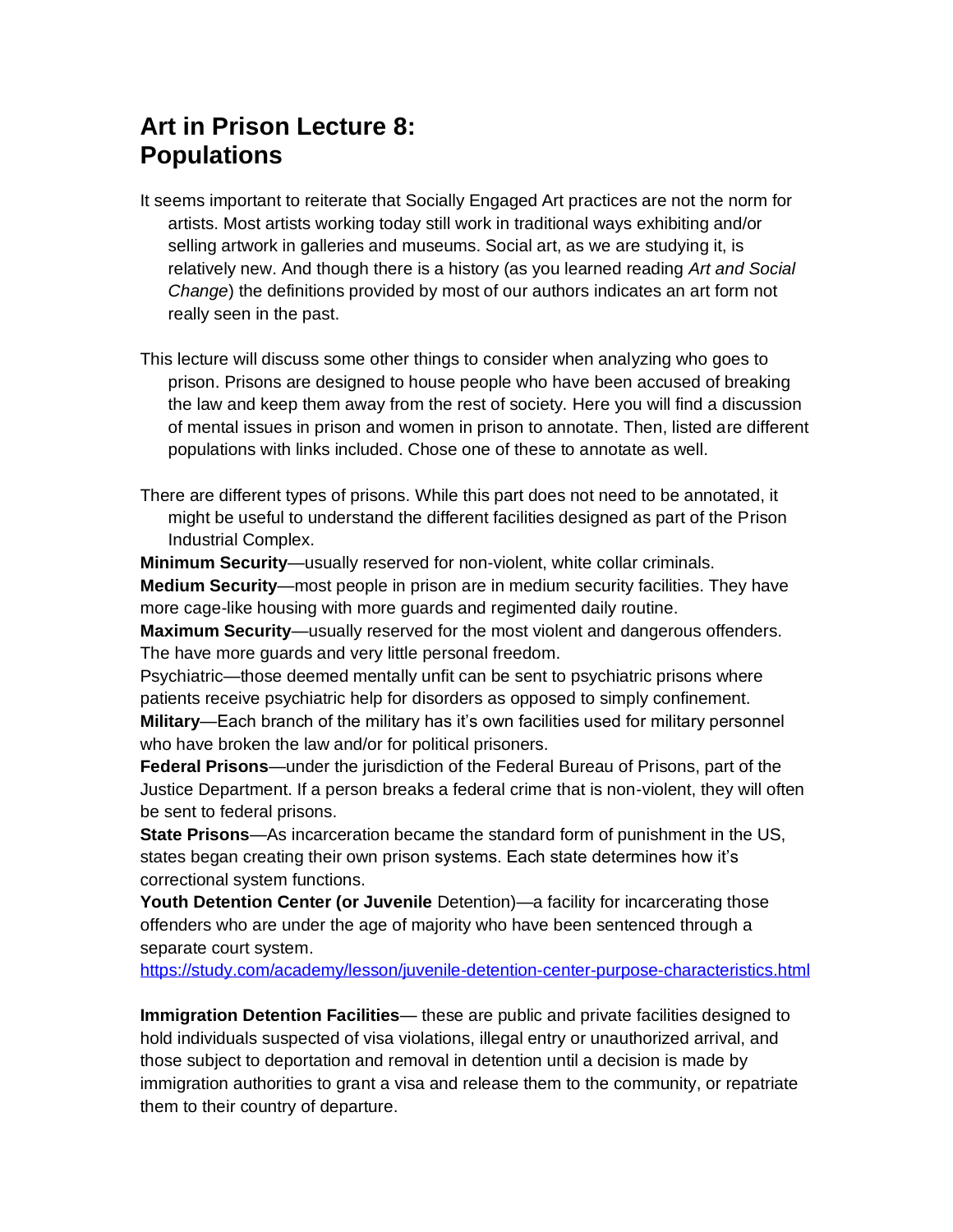<https://www.immigrantjustice.org/issues/immigration-detention-enforcement>

**For Profit Prisons**— From 2000 to 2016 the number of people in private prisons increased five times faster than the total prison population. Prison privatization has prospered because of claims that for-profit facilities are more cost efficient at providing services than publicly run institutions even though the evidence does not support this assertion.

<http://www.justicepolicy.org/news/12006>

**Jail**—jails are locally operated, usually short-term facilities mainly used for housing inmates awaiting trial or sentencing.

# **Please read carefully and annotate this next part. Annotated mental health and women and then choose one other group of your choice.**

## **Mental Health**

Deinstitutionalization is the name given to the widespread shift from housing the mentally ill in psychiatric hospitals to relying on community health services. While this began after WWII, the 1960s-80s witnessed significant shifts.

Three main factors initiated this shift:

1. The socio-political movement for more transparency in psychiatric hospitals and mental health services because of less than desirable conditions.

2. New psychotropic drugs allowed individuals with certain types of psychiatric problems a way to manage their illness.

3. A desire to shift costs from state budgets to federal ones.

While some psychiatrists believe deinstitutionalization has benefited patients, others acknowledge it has left many individuals with mental health problems homeless and without care. Many of these individuals end up in prison.

<https://www.nami.org/learn-more/public-policy/jailing-people-with-mental-illness>

[https://www.npr.org/sections/health-shots/2019/02/03/690872394/most-inmates-with](https://www.npr.org/sections/health-shots/2019/02/03/690872394/most-inmates-with-mental-illness-still-wait-for-decent-care)[mental-illness-still-wait-for-decent-care](https://www.npr.org/sections/health-shots/2019/02/03/690872394/most-inmates-with-mental-illness-still-wait-for-decent-care)

## **Short history.**

- In the mid-17 $<sub>th</sub>$  century, institutions began emerging to house what were called "insane"</sub> lunatics". These individuals were often housed in the basements of prisons and were given little to no care.
- In the early  $20<sub>th</sub>$  century, the "therapeutic model of rehabilitation" was used with the idea that sociopathy could be treated. Inmates were classified by the psychiatric staff and individual treatment programs were developed. Those identified as 'mentally defective' were segregated from the general prison population. By the 1950s a dramatic increase in experimentation in treatment methods were being used. The 1960s witnessed a radical shift in rehabilitation of prisoners due to changes in political, social and racial events. The focus on health care began to decline and an increase in housing prisoners for the sake of punishment dominated public opinion.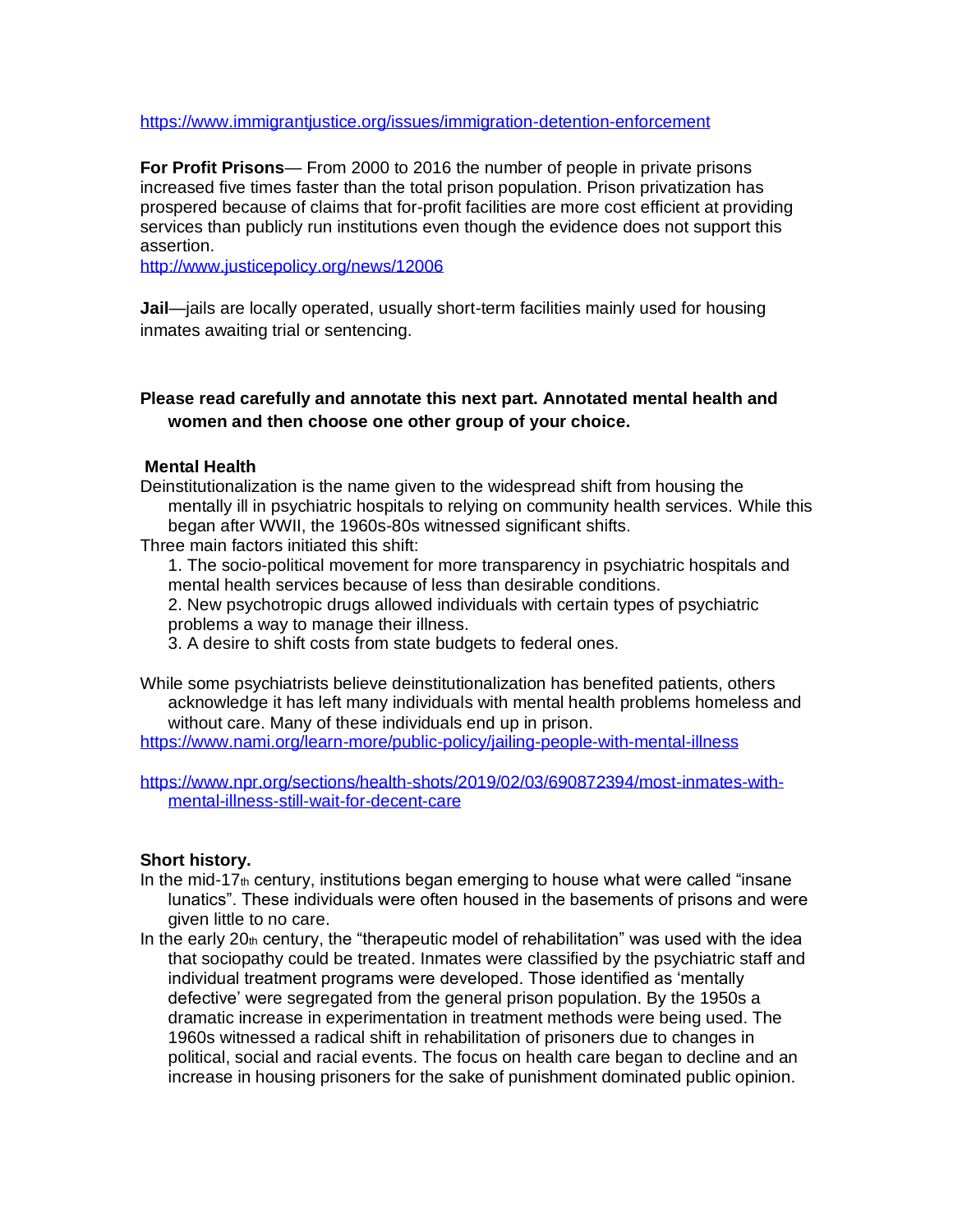By the 1980s and 90s, a shift in conservative moral values evolved into an even greater shift toward harsher punishment and more social control.

- As psychiatric programs are being eliminated and prisons are being built, mentally ill individuals who commit even minor crimes are becoming criminalized as they are sent to prison. Since prisons often worsen, as opposed to help, psychiatric problems, this creates more illegal behavior leading to longer prison stays. Once paroled, these individuals are unable to obtain help so they tend to repeat offences, returning to prison.
- As the treatment setting for the mentally ill shifts toward prisons and away from mental health facilities, the need for psychiatric services grows. However, prisons are not therapeutic environments and few have adequate services or access to medication.
- One way to help is through art. Creativity and artistic expression are inherent in these populations. (I witnessed this myself in both the prison setting and in an art program I started for Homeless individuals in Nashville.) The ability to create art is a status builder in a situation where there are few opportunities for constructive selfdevelopment.
- Awareness of the advantages of art programs within jails and prisons is growing. A study of the Arts in Corrections program indicated that fewer disciplinary reports were written on inmates who participated in the art programs (in one institution the reduction was 80%). The California Department of Corrections also documented a reduction in recidivism for those who participated in the art program.
- The focus of most art in prison programs is to help lower protective barriers in order to rebuild healthier egos. However in prison, actual survival depends on developing what might be considered maladaptive behaviors on the outside. Many individuals are in prison because they cannot make it in a conventional social environment. So, learning how to develop trust is essential for breaking through these barriers.

#### **Women in Prison**

According to the American Civil Liberties Union, In the last 25 years, the number of women and girls caught in the criminal justice system has skyrocketed; many have been swept up in the "war on drugs" and subject to increasingly punitive sentencing policies for non-violent offenders. There are now more than 200,000 women behind bars and more than one million on probation and parole. Many of these women struggle with substance abuse, mental illness, and histories of physical and sexual abuse. Few get the services they need. The toll on women, girls, and their families is devastating.

Women represent the fasted growing population in prison. Between 1980 and 1993, the growth rate for the female prison population increased approximately 313%, compared to 182% for men in the same period. At the end of 1993 women accounted for 5.8% of the total prison population and 9.3% of the jail population nationwide.

Women prisoners are disproportionately women of color, with African American women comprising 46% of the population nationwide, White women comprising 36%, and Hispanic Women comprising 14%.

Incarcerated women are overwhelmingly poor. The majority of women prisoners (53%) and women in jail (74%) were unemployed prior to incarceration.

When women go to prison, it takes a devastating toll on the family. Sixty seven per cent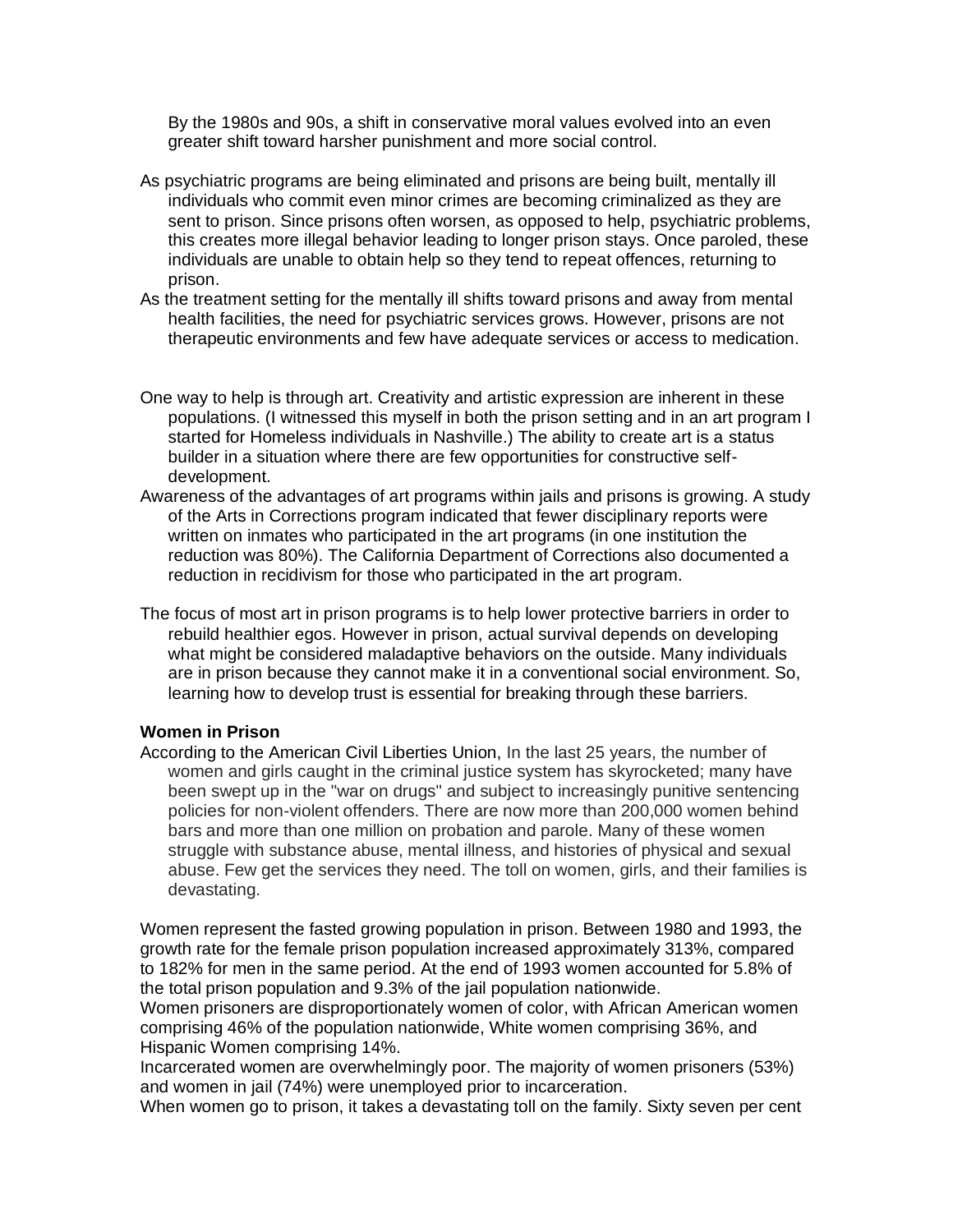of women incarcerated in state prisons are mothers of children under 18. Seventy percent of these women compared to 50% of men had custody of their dependent children prior to incarceration.

Six per cent of women are pregnant when they enter prison. In almost all cases, the woman is abruptly separated from her child after giving birth.

Women prisoners report significant histories of domestic violence. Thirty-two percent of women in prison (approximately 4,000 women) serving sentences for murder were convicted of killing a husband, ex-husband or boyfriend.

Because there are fewer prison facilities for women, an incarcerated woman is ordinarily much farther away from her home and family than the average male prisoner. This increased distance causes substantial transportation problems for children of prisoners and as a result deprives women prisoners of contract with their children.

While medical care for all prisoners is poor, the situation is far worse for women prisoners. Because prison health care systems were created for men, routine gynecological care, such as pap smears, breast exams and mammograms, is extremely rare in prisons. Care is frequently only administered once the situation becomes an emergency.

These statistics just begin to bring attention to the complex and growing situation for women in prison. Women have very different needs than men and are often swept up in non-violent crimes.

<https://www.sentencingproject.org/issues/women/>

<https://www.themarshallproject.org/records/76-women-in-prison>

#### **The elderly in prison**

https://www.youtube.com/watch?v=jXnQz2CqzYq

<https://daily.jstor.org/what-should-we-do-about-our-aging-prison-population/>

## **LBGQT in prison**

[https://www.theguardian.com/commentisfree/cifamerica/2012/mar/07/grim-truth-gay-in](https://www.theguardian.com/commentisfree/cifamerica/2012/mar/07/grim-truth-gay-in-prison)[prison](https://www.theguardian.com/commentisfree/cifamerica/2012/mar/07/grim-truth-gay-in-prison)

<https://www.amazon.com/dp/B01I5QMI9G>

[https://williamsinstitute.law.ucla.edu/williams-in-the-news/incarceration-rate-of-lesbian](https://williamsinstitute.law.ucla.edu/williams-in-the-news/incarceration-rate-of-lesbian-gay-bisexual-people-three-times-the-general-population/)[gay-bisexual-people-three-times-the-general-population/](https://williamsinstitute.law.ucla.edu/williams-in-the-news/incarceration-rate-of-lesbian-gay-bisexual-people-three-times-the-general-population/)

#### **gangs in prison**

[https://people.missouristate.edu/michaelcarlie/what\\_I\\_learned\\_about/prisons.htm](https://people.missouristate.edu/michaelcarlie/what_I_learned_about/prisons.htm)

#### **solitary confinement**

<https://www.penalreform.org/priorities/prison-conditions/key-facts/solitary-confinement/>

<https://www.amnestyusa.org/the-shocking-abuse-of-solitary-confinement-in-u-s-prisons/>

**physical disabilities in prison**